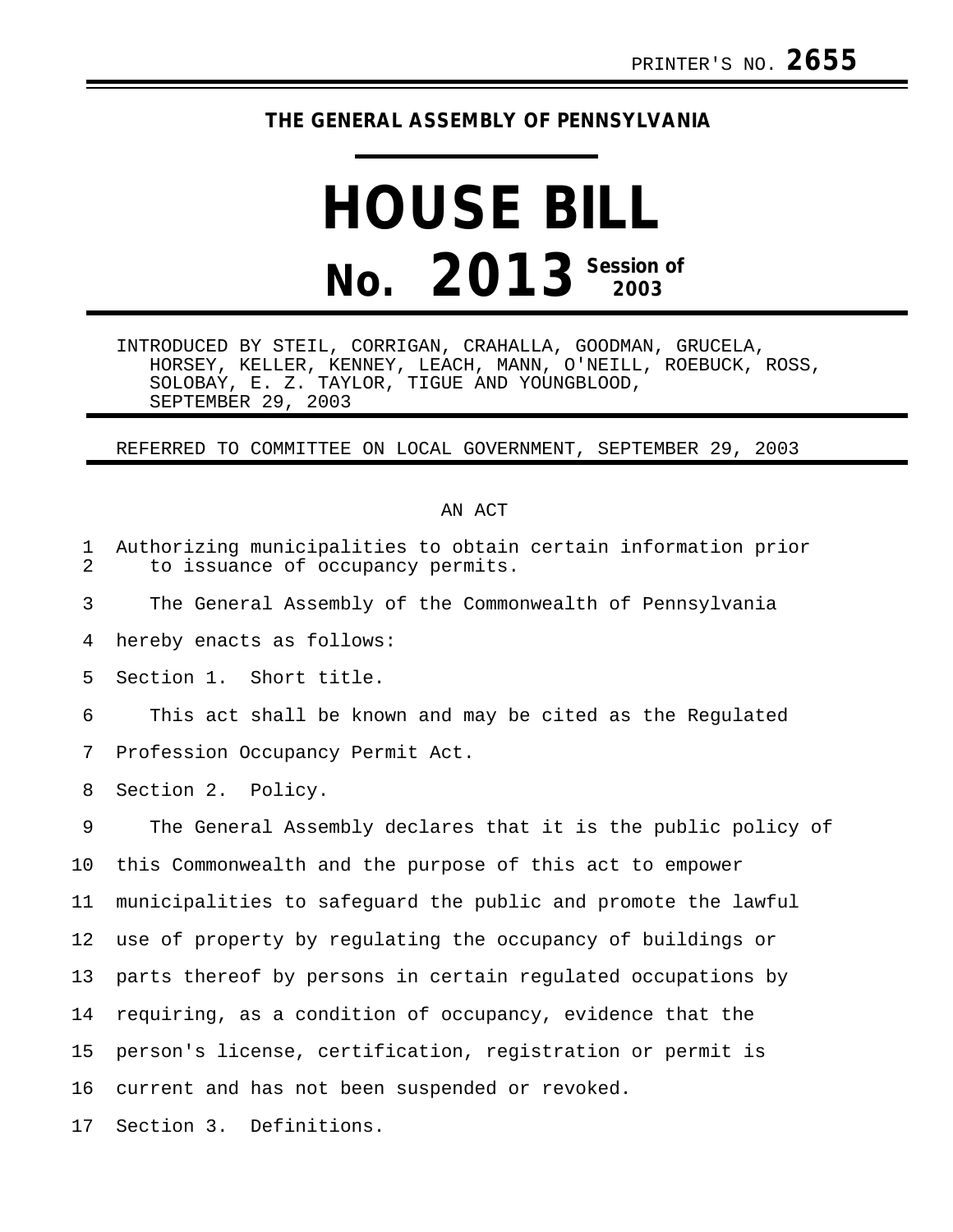1 The following words and phrases when used in this act shall 2 have the meanings given to them in this section unless the 3 context clearly indicates otherwise:

4 "Occupancy permit." A document, also called a certificate of 5 occupancy, that evidences permission granted by a municipality 6 to occupy a building or portion thereof.

7 "Regulated occupation." A trade, profession or occupation 8 for which a license, certification, registration or permit is 9 issued by a board, commission or department of the Commonwealth. 10 Section 4. Authorization.

11 (a) Regulated occupations.--A municipality may, by 12 ordinance, establish the following requirements with regard to 13 the issuance of an occupancy permit:

14 (1) A municipality may permit one or more regulated 15 occupations to occupy a building or portion thereof.

16 (2) A municipality may require an applicant to provide 17 the names of all persons who the applicant knows will be 18 using or occupying the building or a portion thereof for the 19 purpose of engaging in a regulated occupation listed in 20 accordance with paragraph (1).

21 (3) A municipality may require an applicant to provide 22 evidence that:

23 (i) all persons named by the applicant under 24 paragraph (2) have a current license, certification, 25 registration or permit to engage in the regulated 26 occupation; and

27 (ii) the license, certification, registration or 28 permit has not been suspended or revoked.

29 (b) New tenants.--A municipality may, by ordinance, require 30 and establish standards for the issuance of an occupancy permit 20030H2013B2655 - 2 -